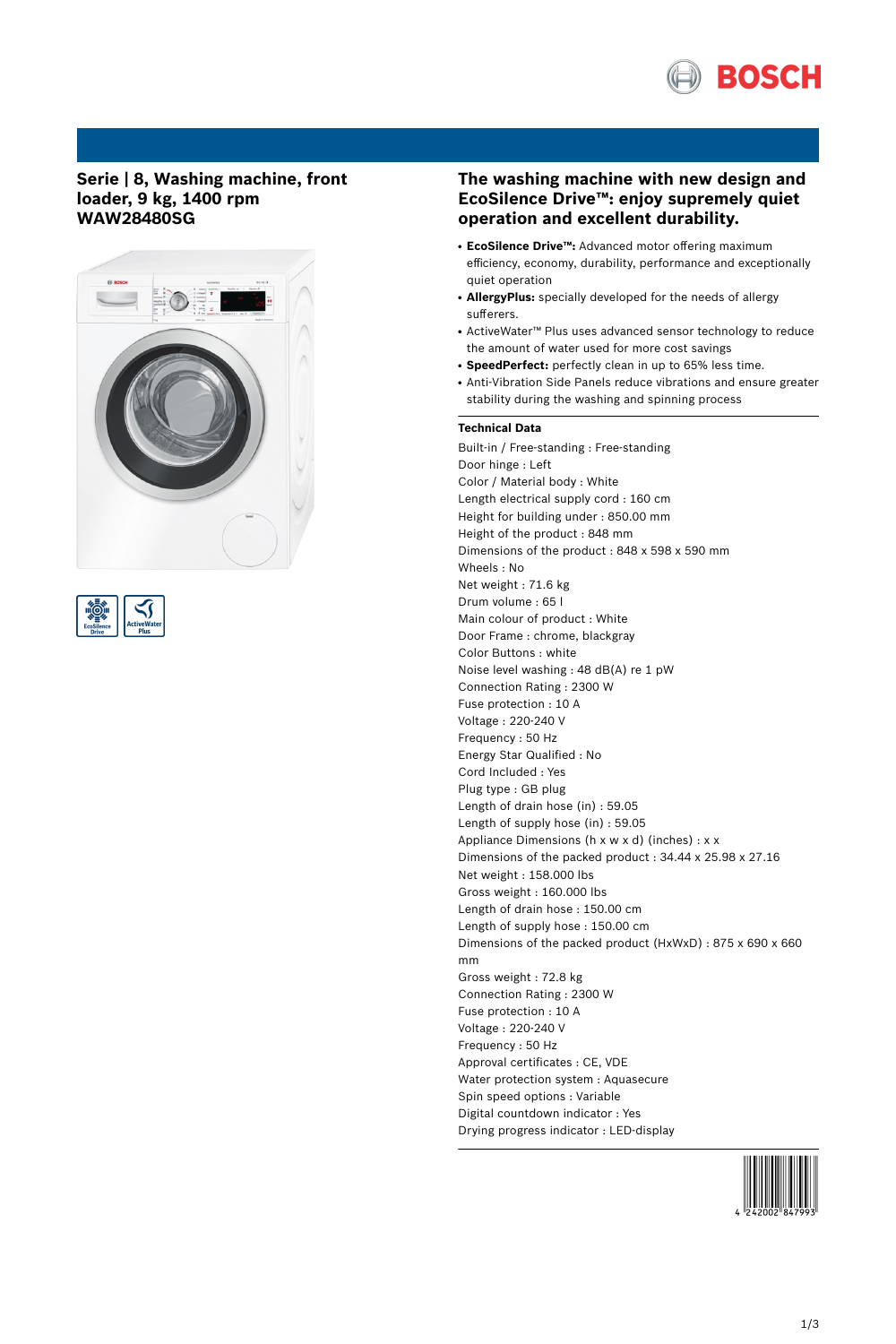

**Serie | 8, Washing machine, front loader, 9 kg, 1400 rpm WAW28480SG**

**The washing machine with new design and EcoSilence Drive™: enjoy supremely quiet operation and excellent durability.**

- Made in Germany ...
- 9kg, 1400rpm

## **Performance**

- Capacity <sup>9</sup> kg
- Energy Efficiency Class: A+++
- Energy consumption <sup>152</sup> kWh per year, based on <sup>220</sup> standard washing cycles for cotton programmes at 60°C and 40°C at full and partial load, and the consumption of the low power modes. Actual energy consumption will depend on how the appliance is used.
- energy consumption of the standard <sup>60</sup> °C cotton programme 0.92 kWh at full load and 0.6 kWh at partial load and of the standard 40 °C cotton programme 0.42 kWh at partial load
- weighted power consumption off-mode / left-on mode: 0.12 W / 0.43 W
- Water consumption <sup>11220</sup> litres per year, based on <sup>220</sup> standard washing cycles for cotton programmes at 60°C and 40°C at full and partial load. Actual water consumption will depend on how the appliance is used.
- spin-drying efficiency class: <sup>B</sup>
- Maximum Spin Speed : <sup>1400</sup> rpm
- Indication that Cottons60°C+buttonEcoPerfect und Cottons40°C+buttonEcoPerfect are the standard washing programmes to which the information in the label and the fiche relates, that these programmes are suitable to clean normally soiled cotton laundry and that they are the most efficient programmes in terms of combined energy and water consumption.
- programme time of the standard <sup>60</sup> °C cotton programme 275 min at full load and 270 min at partial load and of the standard 40 °C cotton programme 270 min at partial load
- Duration of the left-on mode: <sup>15</sup> min
- Noise level washing in standard 60° cotton programme at full load in dB (A) re 1 pW: 48
- Noise level spinning at standard 60°C cotton programme at full loading in dB (A) re 1 pW: 72

#### **Programmes**

#### **Additional Information**

- VarioPerfect™
- Touch Control Buttons: On/Off, Extra Rinse, Reduced Ironing, Spin Speed, Ready In, Temperature, Start / Pause, SpeedPerfect, EcoPerfect

#### **Convenience and Safety**

- Large drum size at <sup>65</sup> litres
- Drum light interior
- VarioDrum's breakthrough wave-droplet design provides <sup>a</sup> thorough yet gentle clean for fine textiles
- <sup>32</sup> cm porthole, chrome, blackgrey with 171° opening door
- magnet with pull-open latch
- Yes / pause function
- EcoSilence Drive™
- AntiVibration™ Side Panels reduce vibrations and ensure greater stability during the washing and spinning process
- Sound insulation by bottom cover
- Flow-through sensor
- ActiveWater™
- Eltek hose
- Continuos automatic load adjustment
- Control dial with integrated On-/Offmode
- Large LED-Display for programme status indication, temperature selection, max. spin speed, remaining time and 24 h end time delay
- Foam Detection System
- Automatic Load Stabilisation
- Child Proof Lock
- Buzzer
- Electricity Consumption : 1.19 kWh

### **Technical Information**

- Dimensions (H x W x D): 84.8 cm x 59.8 cm x 59.0 cm
- slide-under